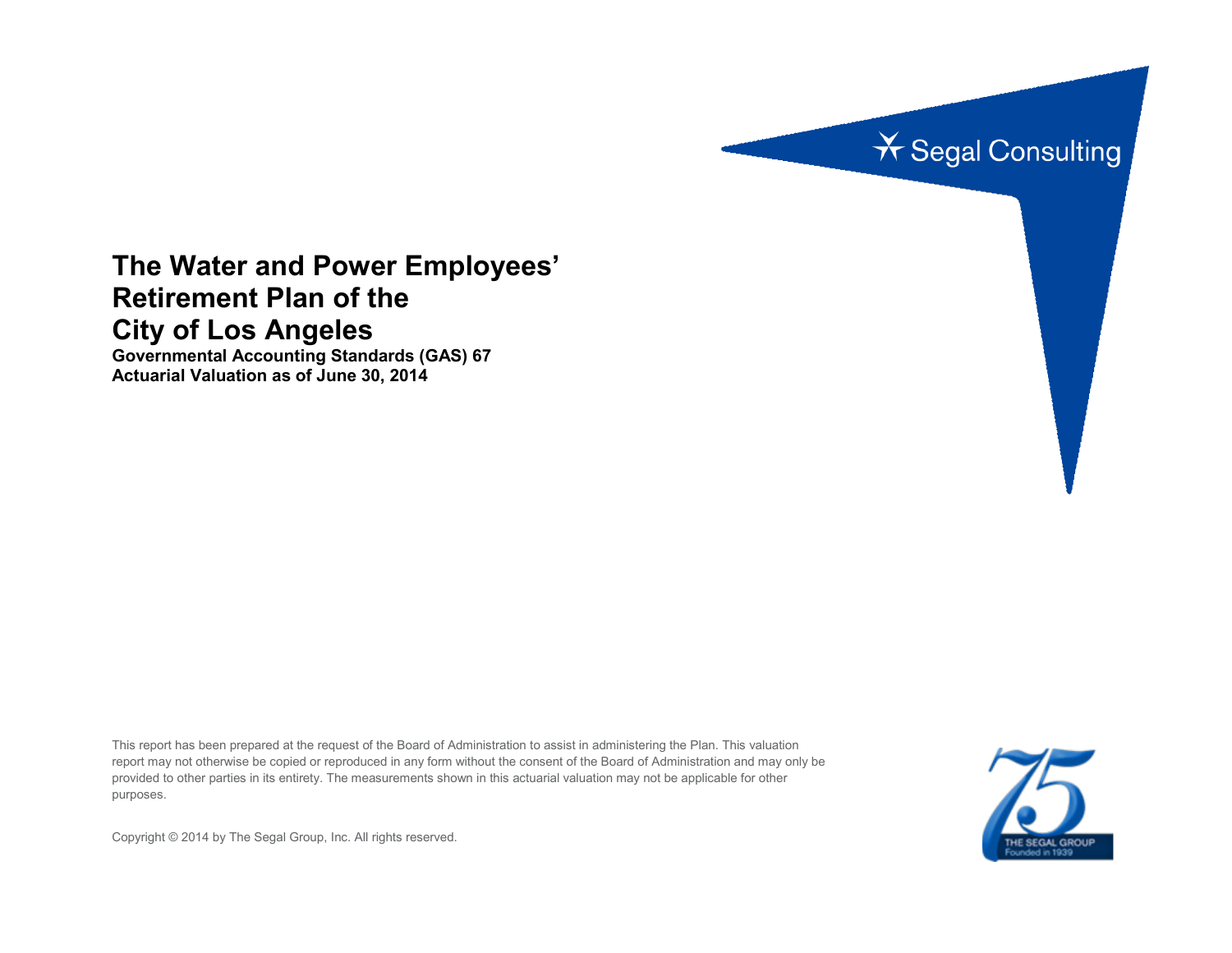

100 Montgomery Street Suite 500 San Francisco, CA 94104-4308 T 415.263.8200 www.segalco.com

*September 16, 2014*

*Board of Administration The Water and Power Employees' Retirement Plan of the City of Los Angeles 111 North Hope Street, Room 357 Los Angeles, CA 90012*

*Dear Board Members:*

*We are pleased to submit this Governmental Accounting Standards (GAS) 67 Actuarial Valuation as of June 30, 2014. It contains various information that will need to be disclosed in order to comply with GAS 67.*

*This report was prepared in accordance with generally accepted actuarial principles and practices at the request of the Board to assist in administering the Retirement Plan. The census and financial information on which our calculations were based was prepared by the Retirement Office. That assistance is gratefully acknowledged.* 

*The measurements shown in this actuarial valuation may not be applicable for other purposes. Future actuarial measurements may differ significantly from the current measurements presented in this report due to such factors as the following: plan experience differing from that anticipated by the economic or demographic assumptions; changes in economic or demographic assumptions; and changes in plan provisions or applicable law.*

*The actuarial calculations were completed under the supervision of John Monroe, ASA, MAAA, Enrolled Actuary. We are members of the American Academy of Actuaries and we meet the Qualification Standards of the American Academy of Actuaries to render the actuarial opinion herein. To the best of our knowledge, the information supplied in the actuarial valuation is complete and accurate. Further, in our opinion, the assumptions as approved by the Board are reasonably related to the experience of and expectations for the Plan.*

*We look forward to reviewing this report with you and to answering any questions.*

*Sincerely,*

*Segal Consulting, a Member of The Segal Group, Inc.*

*Paul Angelo, FSA, MAAA, FCA, EA John Monroe, ASA, MAAA, FCA, EA*

*Senior Vice President & Actuary Vice President & Associate Actuary*

*EK/bqb*

*By:*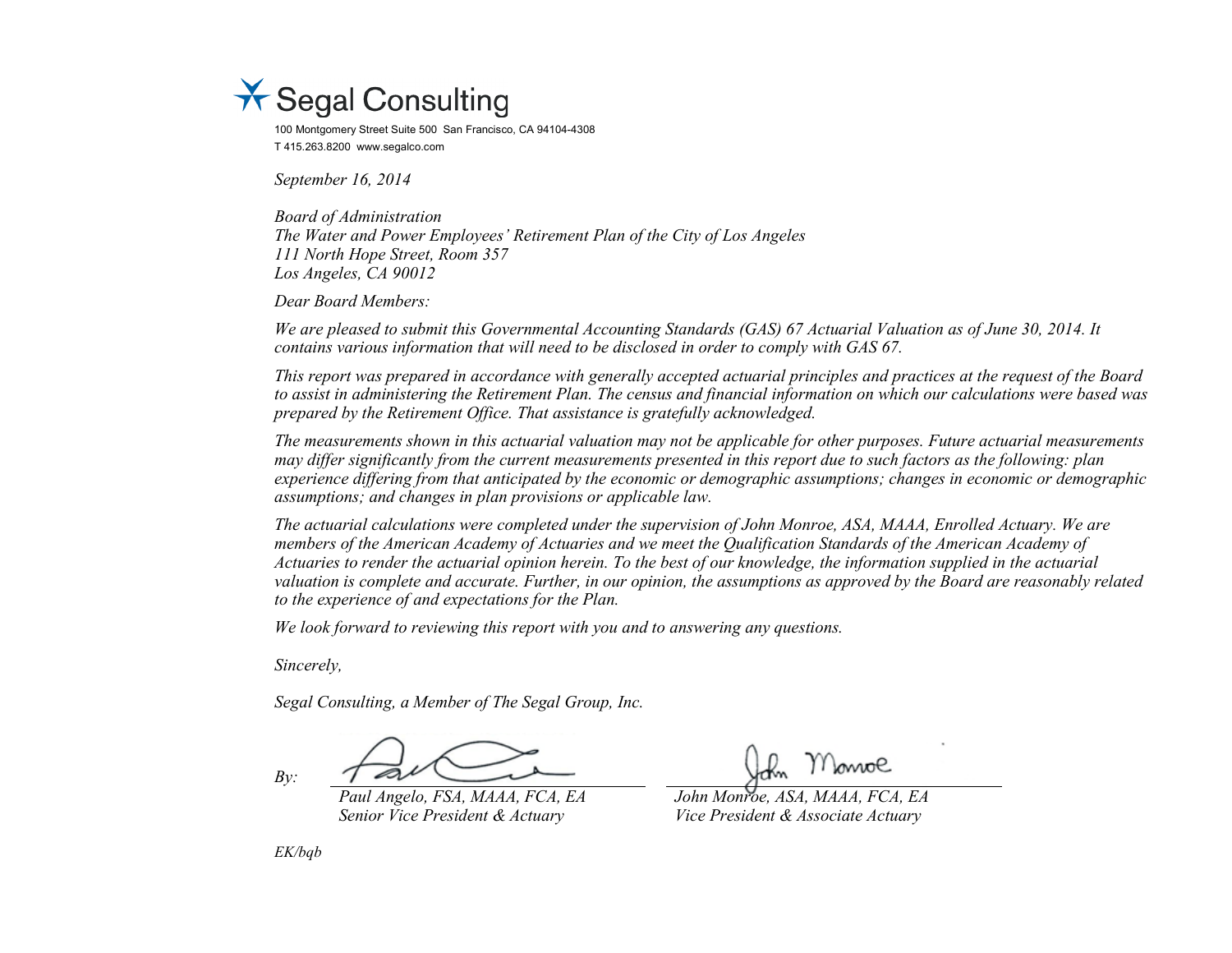# **SECTION 1 SECTION 2**

# **VALUATION SUMMARY GASB 67 INFORMATION**

| Significant Issues in Valuation<br>Year |
|-----------------------------------------|
| Summary of Key Valuation                |
|                                         |

#### EXHIBIT 1

General Information – "Financial Statements", Note Disclosures and Required Supplementary Information for a Single-Employer Pension Plan............... 1 EXHIBIT 2 Net Pension Liability .................. 4

EXHIBIT 3 Schedule of Changes in Net Pension Liability – Last Two Fiscal Years................................ 6

# EXHIBIT 4

Schedule of Contributions – Last Ten Fiscal Years......................... 7

#### EXHIBIT 5

Projection of Pension Plan's Fiduciary Net Position for Use in Calculation of Discount Rate as of June 30, 2014.............................. 9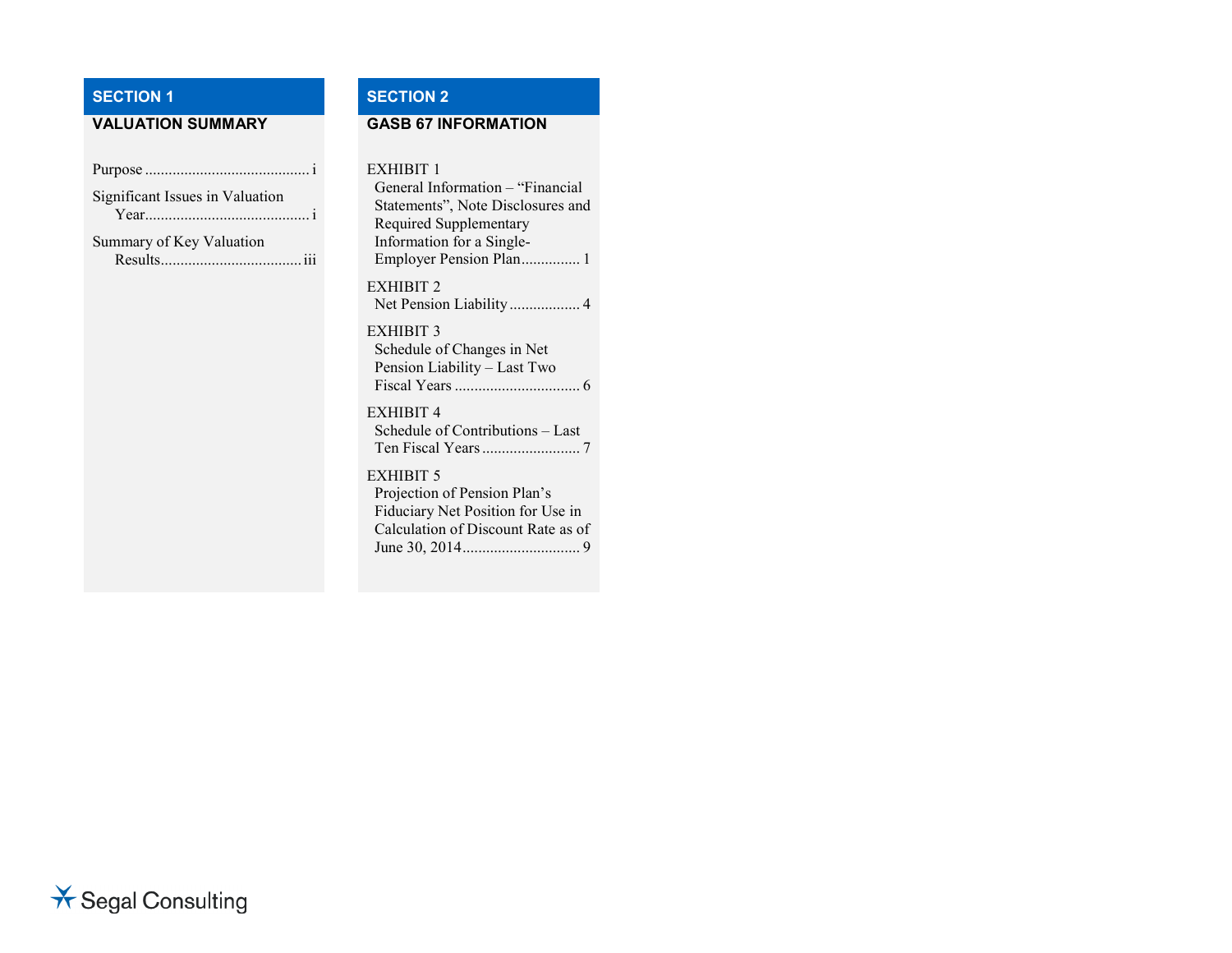# **Purpose**

This report has been prepared by Segal Consulting to present certain disclosure information required by Governmental Accounting Standards (GAS) 67 as of June 30, 2014. This valuation is based on:

- $\triangleright$  The benefit provisions of the Pension Plan, as administered by the Board;
- The characteristics of covered active members, inactive vested members, and retired members and beneficiaries as of March 31, 2014, provided by the Retirement Office;
- $\geq$  The assets of the Plan as of June 30, 2014, provided by the Retirement Office;
- Economic assumptions regarding future salary increases and investment earnings; and
- Other actuarial assumptions, regarding employee terminations, retirement, death, etc.

### **Significant Issues in Valuation Year**

The following key findings were the result of this actuarial valuation:

- The Governmental Accounting Standards Board (GASB) approved two new Statements affecting the reporting of pension liabilities for accounting purposes. Statement 67 replaces Statement 25 and is for plan reporting. Statement 68 replaces Statement 27 and is for employer reporting. Statement 67 is effective with the fiscal year ending June 30, 2014 for Plan reporting and Statement 68 is effective with the fiscal year ending June 30, 2015 for employer reporting. The information contained in this valuation is intended to be used (along with other information) in order to comply with Statement 67
- It is important to note that the new GASB rules only redefine pension liability and expense for financial reporting purposes, and do not apply to contribution amounts for pension funding purposes. Employers and plans can still develop and adopt funding policies under current practices.
- When measuring pension liability GASB uses the same actuarial cost method (Entry Age method) and the same type of discount rate (expected return on assets) as WPERP uses for funding. This means that the Total Pension Liability (TPL) measure for financial reporting shown in this report is determined on the same basis as WPERP's Actuarial Accrued Liability (AAL) measure for funding. We note that the same is generally true for the Normal Cost component of the annual plan cost for funding and financial reporting.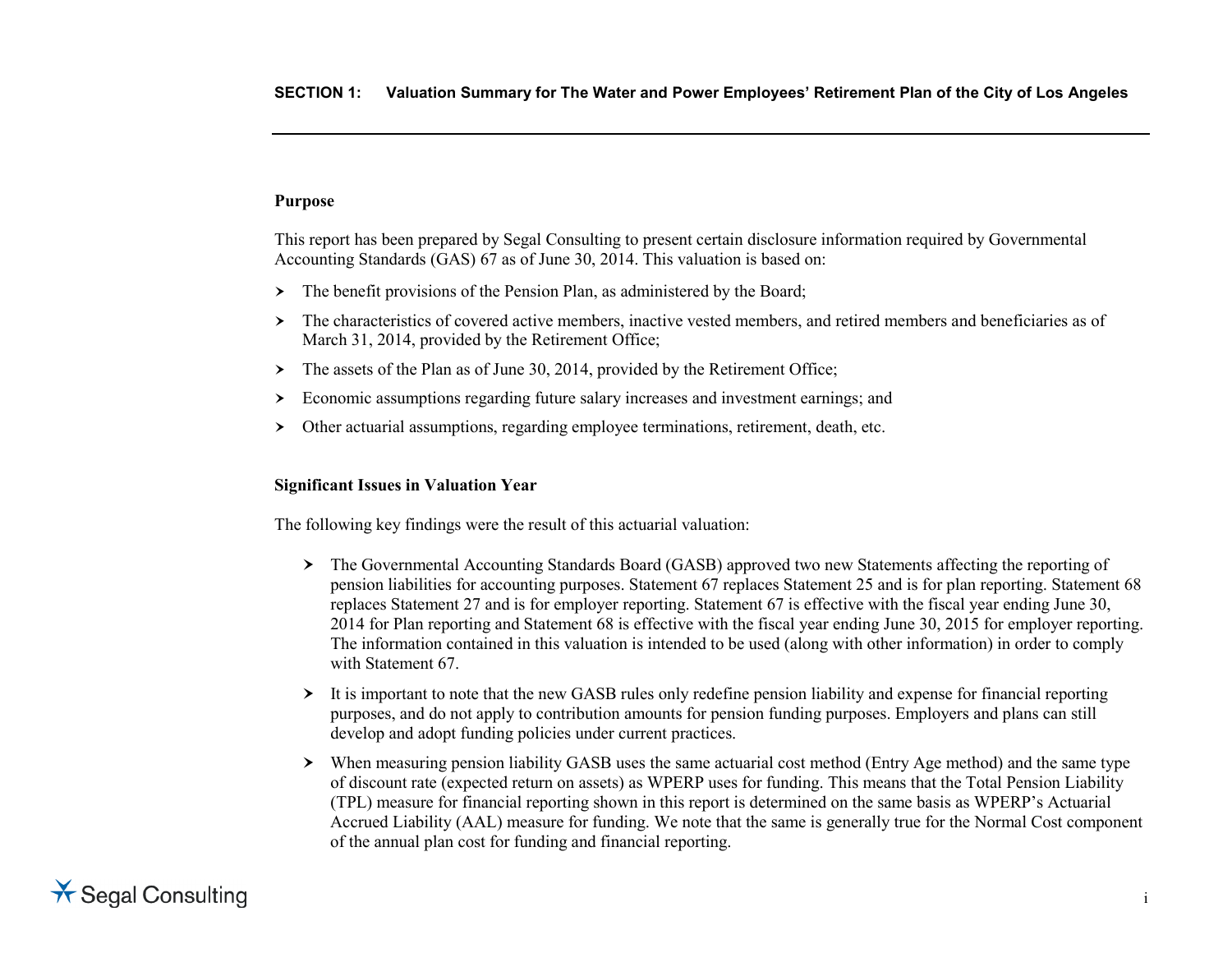- The Net Pension Liability (NPL) is equal to the difference between the TPL and the Plan's Fiduciary Net Position. The Plan's Fiduciary Net Position is equal to the market value of assets and therefore, the NPL measure is very similar to an Unfunded Actuarial Accrued Liability (UAAL) calculated on a market value basis. The NPL decreased from \$1.79 billion as of June 30, 2013 to \$1.27 billion as of June 30, 2014 due to the approximately 17% return on the market value of assets during 2013/2014 that exceeded the assumed return of 7.75%. Changes in these values during the last two fiscal years ending June 30, 2013 and June 30, 2014 can be found in Exhibit 3. In particular, the June 30, 2014 NPL was measured using the new actuarial assumptions and the NPL would have been lower by about \$525 million if measured using the old assumptions.
- $\triangleright$  The NPLs measured as of June 30, 2014 and 2013 have been determined from the actuarial valuations as of July 1, 2014 and July 1, 2013, respectively.
- The discount rates used to determine the TPL and NPL as of June 30, 2014 and 2013 were 7.50% and 7.75%, respectively, following the same assumptions used by the Plan in the pension funding valuations as of July 1, 2014 and July 1, 2013. Details on the derivation of the discount rate can be found in Exhibit 5 of Section 2. Various other information that is required to be disclosed can be found throughout Exhibits 1 through 4 in Section 2.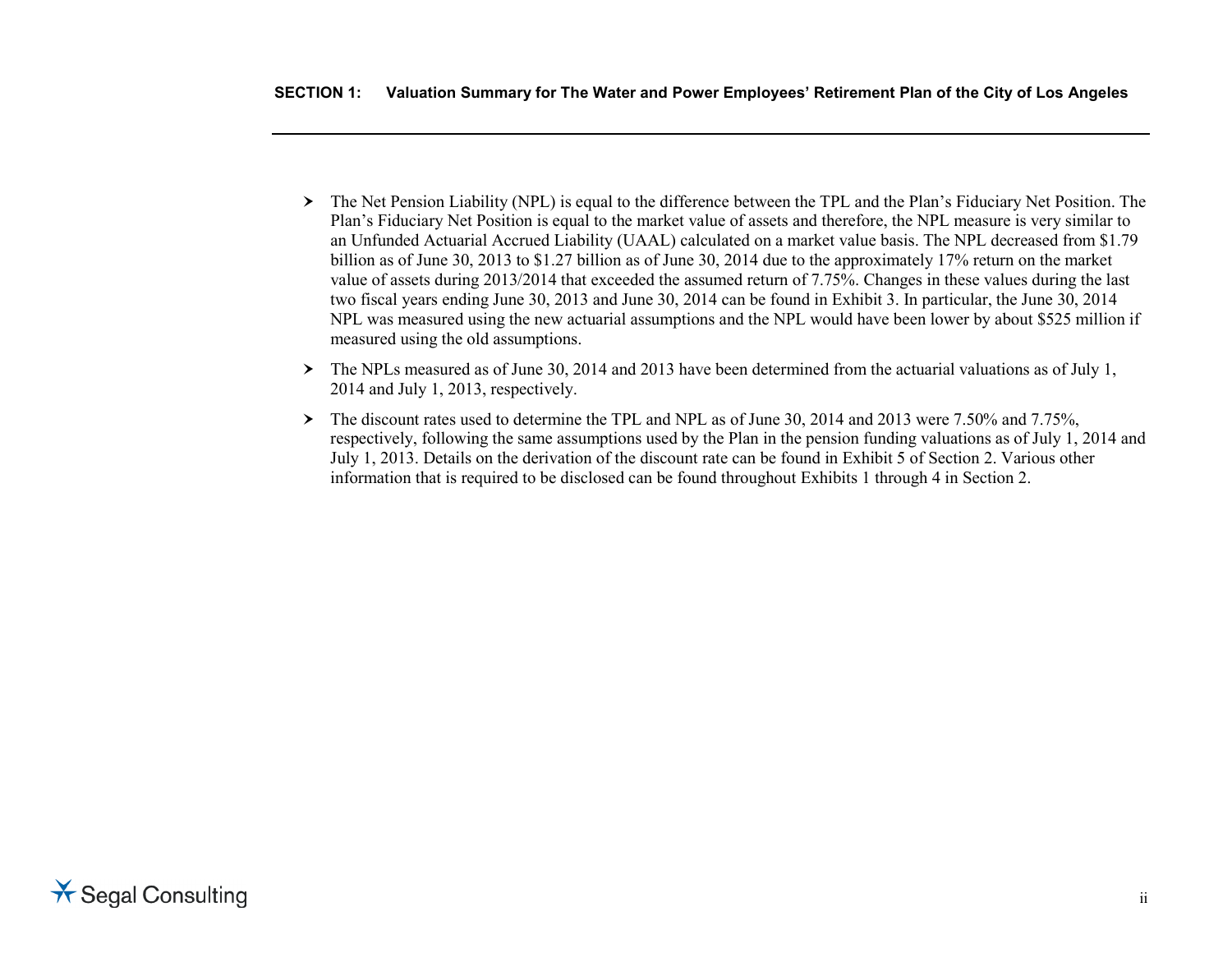# **Summary of Key Valuation Results**

|                                                           | 2014            | 2013            |
|-----------------------------------------------------------|-----------------|-----------------|
| Disclosure elements for fiscal year ending June 30:       |                 |                 |
| Service $cost^{(1)}$                                      | \$193,661,118   | \$189,950,104   |
| Total pension liability                                   | 10,975,550,617  | 10,094,867,871  |
| Plan fiduciary net position <sup>(2)</sup>                | 9,710,178,432   | 8,304,011,429   |
| Net pension liability                                     | 1,265,372,185   | 1,790,856,442   |
| Schedule of contributions for fiscal year ending June 30: |                 |                 |
| Actuarially determined contributions                      | \$387,823,989   | \$376,667,610   |
| Actual contributions                                      | 384, 265, 892   | 368,426,348     |
| Contribution deficiency (excess)                          | 3,558,097       | 8,241,262       |
| Demographic data for plan year ending June 30:            |                 |                 |
| Number of retired members and beneficiaries               | 8,739           | 8,642           |
| Number of vested terminated members <sup>(3)</sup>        | 1,484           | 1,555           |
| Number of active members                                  | 8,960           | 8,913           |
| Key assumptions as of June 30:                            |                 |                 |
| Investment rate of return                                 | 7.50%           | 7.75%           |
| Inflation rate                                            | 3.25%           | 3.50%           |
| Projected salary increases <sup>(4)</sup>                 | 4.75% to 10.00% | 5.35% to 10.50% |

*(1) The service cost is always based on the previous year's assumptions, meaning both values are based on those assumptions shown as of* 

*June 30, 2013. (2) Based on preliminary unaudited financial statements.*

*(3) Includes terminated members due a refund of member contributions and members receiving PTD benefits.*

*(4) Includes inflation at 3.25% (3.50% for the June 30, 2013 valuation) plus real across-the-board salary increases of 0.75% plus merit and promotional increases.*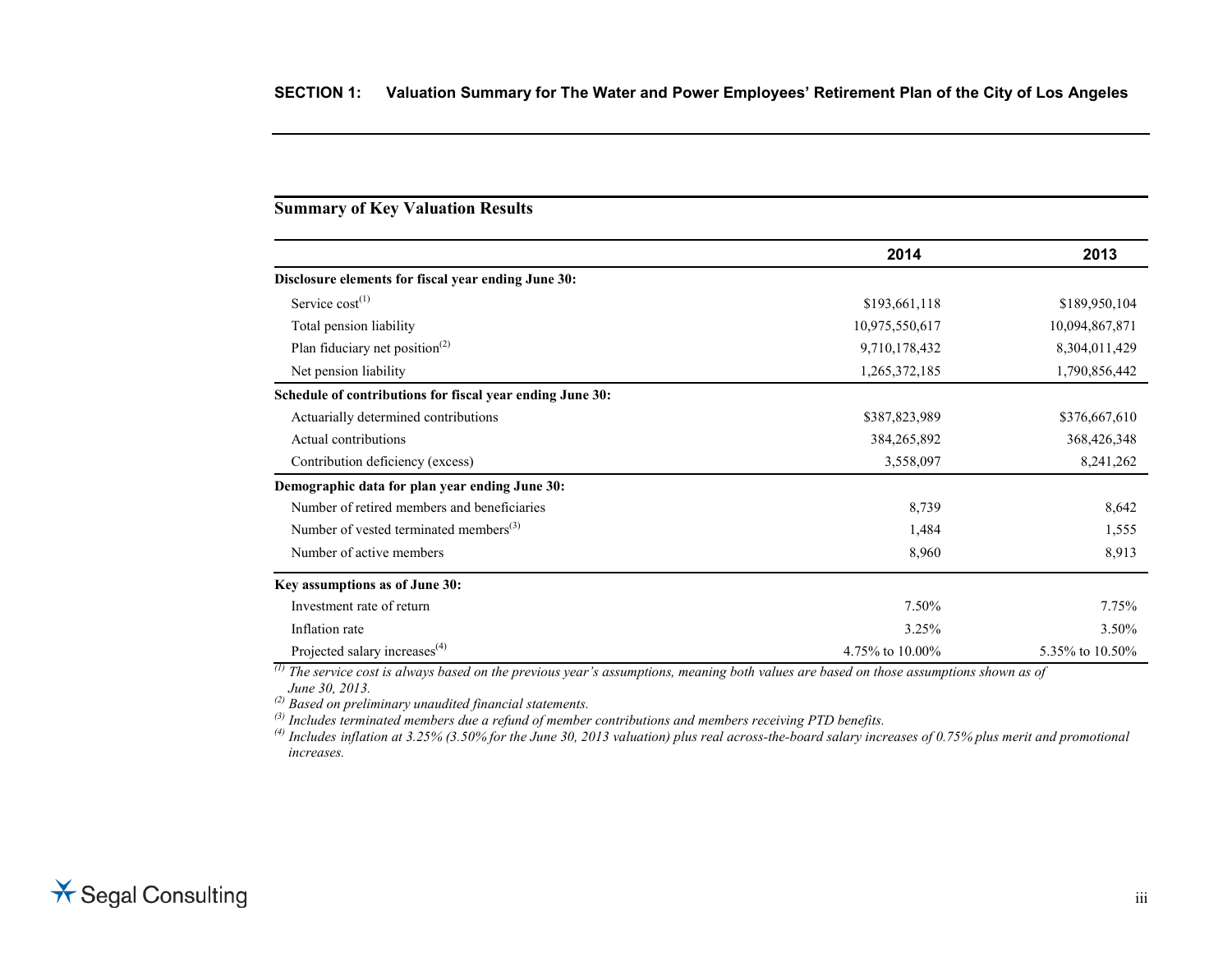#### **EXHIBIT 1**

**General Information – "Financial Statements", Note Disclosures and Required Supplementary Information for a Single-Employer Pension Plan**

#### **Plan Description**

*Plan administration.* The Water and Power Employees' Retirement Plan of the City of Los Angeles (WPERP) was established by the Los Angeles Department of Water and Power in 1938. WPERP is a single employer public employee retirement system whose main function is to provide retirement benefits to employees of the Los Angeles Department of Water and Power.

Under the provisions of the City Charter, the Board of Administration (the "Board") has the responsibility and authority to administer the Plan and to invest its assets. The Board members serve as trustees and must act in the exclusive interest of the Plan's members and beneficiaries. The Board has seven members: one member of the Board of Water and Power Commissioners, the General Manager, the Chief Accounting Employee, three employee members who are elected for three-year terms by active members of the Plan, and one retiree who is appointed by the Board of Water and Power Commissioners for a three-year term.

*Plan membership.* At June 30, 2014, pension plan membership consisted of the following:

| Retired members or beneficiaries currently receiving benefits                                                        | 8.739  |
|----------------------------------------------------------------------------------------------------------------------|--------|
| Vested terminated members entitled to, but not yet receiving benefits $\alpha$                                       | 1.484  |
| Active members                                                                                                       | 8,960  |
| Total                                                                                                                | 19.183 |
| (1) Includes to write atod month one due a noting of months as contributions and months on necessing of PTD houstite |        |

*(1) Includes terminated members due a refund of member contributions and members receiving PTD benefits.*

*Benefits provided.* WPERP provides service retirement, disability, death and survivor benefits to eligible employees. Most employees of the LADWP become members of WPERP effective on the first day of biweekly payroll following employment or immediately following transfer from another city department. Members employed prior to January 1, 2014 are designated as Tier 1 and those hired on or after January 1, 2014 are designated as Tier 2 (unless a specific exemption applies to employee providing a right to Tier 1 status).

Tier 1 members are eligible to retire once they attain the age of 60 with 5 or more years of service or at age 55 with 10 or more years of service credit acquired in the last 12 years prior to retirement. A Tier 1 member with 30 years of service is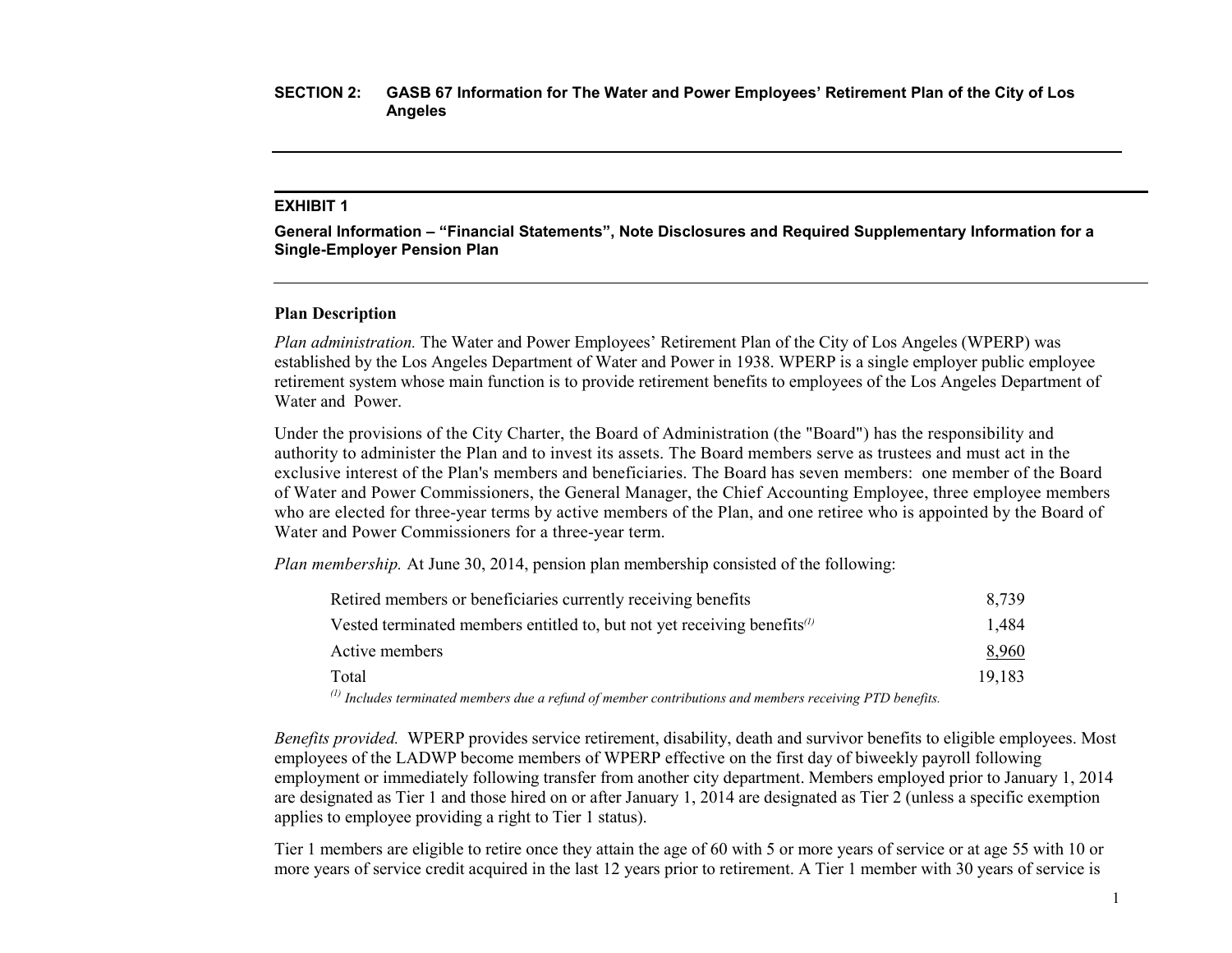eligible to retire regardless of age. Tier 2 members are eligible to retire once they attain the age of 60 with 10 or more years of service or at any age with 30 years of service. For both tiers, combined years of service between WPERP and LACERS is used to determine retirement eligibility and at least 5 years must be actual employment at DWP or City (not purchased). For both tiers, members receiving Permanent Total Disability benefits may retire regardless of age. For Tier 1, to be eligible for a Formula Pension, the employee must have worked or been paid disability four of the last five years immediately preceding eligibility to retire, or while eligible to retire.

The Formula Pension benefit the member will receive is based upon age at retirement, monthly average salary base and years of retirement service credit.

The Tier 1 Formula Pension is equal to 2.1% times years of service credit times monthly average salary base. In addition, members retiring after attaining age 55 with 30 years of service credit, receive an increase in the benefit factor from 2.1% to 2.3%. A reduced early retirement benefit is paid for those members attaining age 55 with 10 years of service or any age (under 55) with 30 years of service. The reduction is 1.5% for each year of retirement age between 60 and 55 and 3.0% for each year of retirement before age 55.

Under Tier 2, there are various benefit factors that apply as shown below:

- 2.0% at age 55 with 30 years of service credit
- 1.5% at age 60 with 10 years of service credit
- 2.0% at age 63 with 10 years of service credit
- 2.1% at age 63 with 30 years of service credit

Reduced early retirement benefits are still available at any age (under 55) with 30 years of service and the reduction factors are the same as Tier 1. Note that these reduction factors continue to include the reduction from age 60 to 55 and from 55 to age at retirement.

For Tier 1 members, the maximum monthly retirement allowance is 100% of monthly average salary base. For Tier 2 members, the maximum monthly retirement allowance is 80% of monthly average salary base.

Under Tier 1, pension benefits are calculated based on the highest average salary earned during a 12-month period. Under Tier 2, pension benefits are calculated based on the average salary earned during a 36-month period.

The member may elect the Full Allowance, or choose an optional retirement allowance. The Full Allowance provides the highest monthly benefit and up to a 50% continuance to an eligible surviving spouse or domestic partner. There are five optional retirement allowances the member may choose. Each of the optional retirement allowances requires a reduction in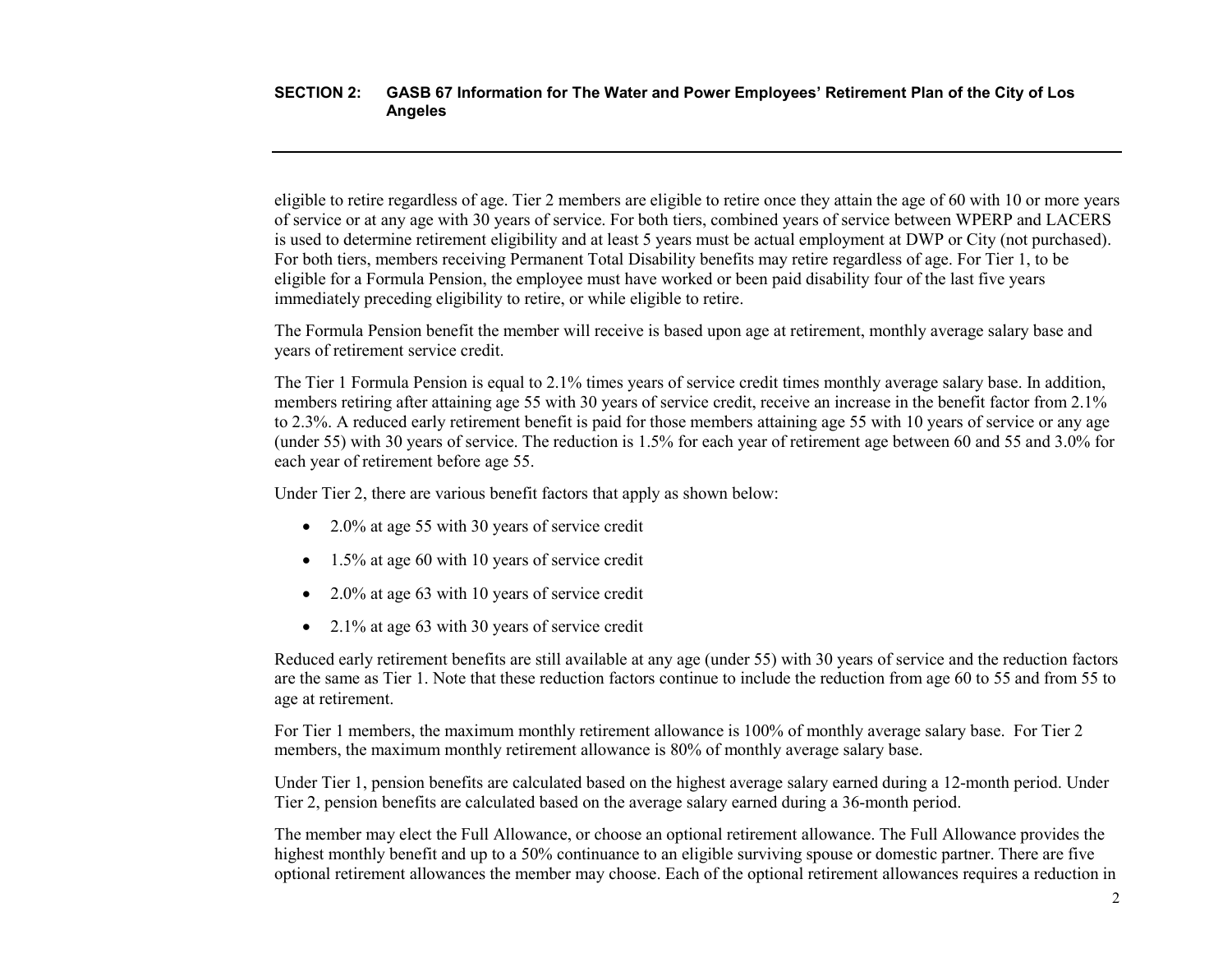the Full Allowance in order to allow the member the ability to provide various benefits to a surviving spouse, domestic partner, or named beneficiary.

WPERP provides annual cost-of-living adjustments (COLAs) to retirees who retired under the Formula Pension. The costof-living adjustments are made each July 1 based on the percentage change in the average of the Consumer Price Index for the Los Angeles-Riverside-Orange County Area--All Items For All Urban Consumers. It is capped at 3.0% for Tier 1 and 2.0% for Tier 2. Tier 2 members may purchase additional 1% COLA protection at full actuarial cost.

The LADWP contributes to the retirement plan based upon actuarially determined contribution rates adopted by the Board of Administration. Employer contribution rates are adopted annually based upon recommendations received from WPERP's actuary after the completion of the annual actuarial valuation. The average employer contribution rate as of June 30, 2014 (based on the July 1, 2013 valuation) was 47.30% of compensation.

All members are required to make contributions to WPERP regardless of the retirement plan or tier in which they are included. The average member contribution rate as of June 30, 2014 (based on the July 1, 2013 valuation) was 6.66% of compensation. Most Tier 1 members contribute at 6% of compensation and all Tier 2 members contribute at 10% of compensation.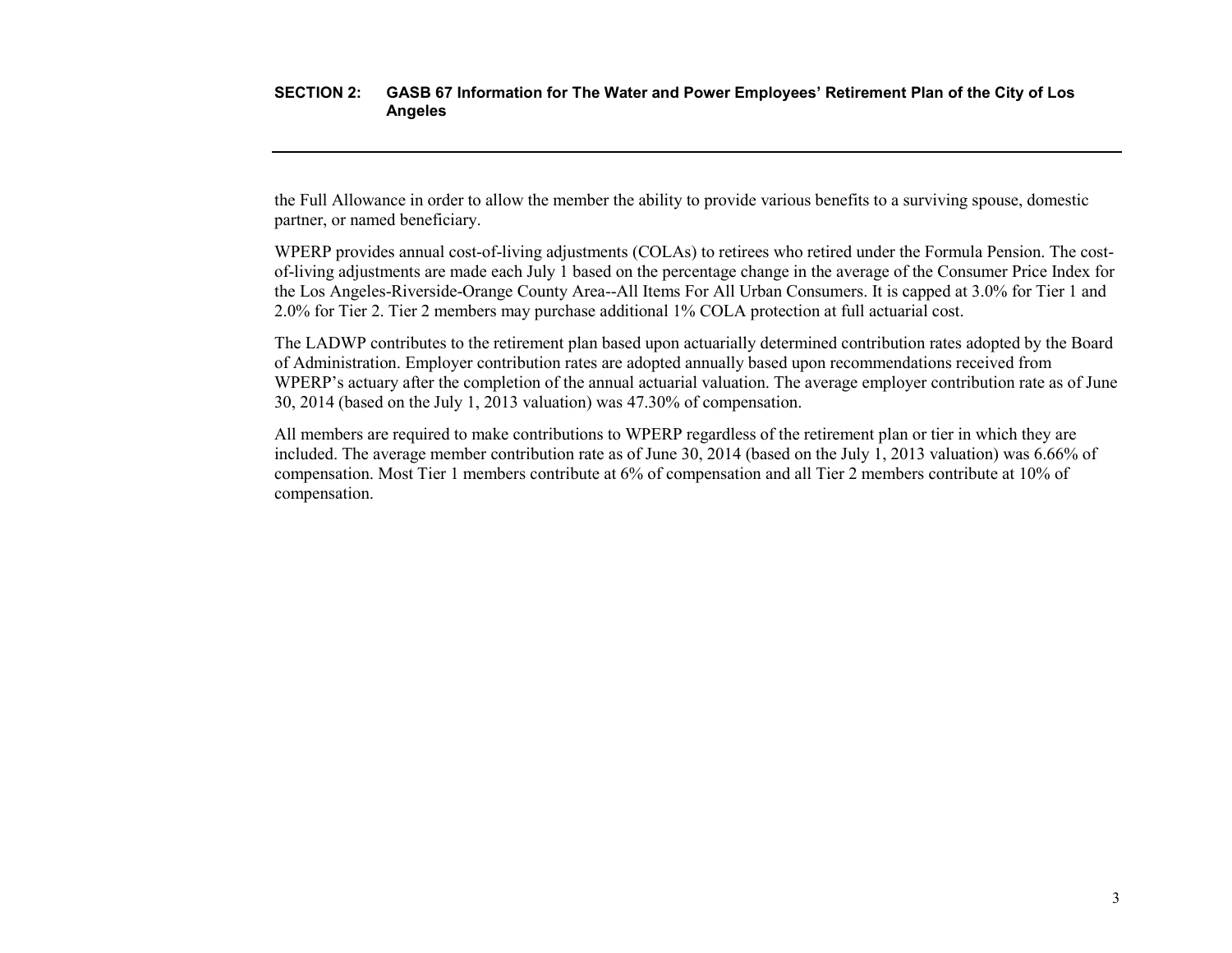#### **EXHIBIT 2**

#### **Net Pension Liability**

| The components of the net pension liability are as follows:                |                  |                  |
|----------------------------------------------------------------------------|------------------|------------------|
|                                                                            | June 30, 2014    | June 30, 2013    |
| Total pension liability                                                    | \$10,975,550,617 | \$10,094,867,871 |
| Plan fiduciary net position                                                | $-9,710,178,432$ | $-8,304,011,429$ |
| Net pension liability                                                      | 1,265,372,185    | \$1,790,856,442  |
| Plan fiduciary net position as a percentage of the total pension liability | 88.47%           | 82.26%           |

The net pension liability was measured as of June 30, 2014 and 2013 and determined based upon the Plan fiduciary net position (plan assets) and total pension liability from actuarial valuations as of July 1, 2014 and 2013, respectively.

*Actuarial assumptions.* The total pension liabilities as of June 30, 2014 and June 30, 2013 were determined by actuarial valuations as of July 1, 2014 and July 1, 2013, respectively. The actuarial assumptions used in the June 30, 2014 valuation were based on the results of an experience study for the period from July 1, 2009 through June 30, 2012. They are the same as the assumptions used in the July 1, 2014 funding actuarial valuation for the WPERP. The assumptions are outlined on page 8 of this report. In particular, the following assumptions were applied to all periods included in the measurement:

| Inflation                 | $3.25\%$                                                           |
|---------------------------|--------------------------------------------------------------------|
| Salary increases          | 4.75% to 10.00%, vary by service, including inflation              |
| Investment rate of return | 7.50%, net of pension plan investment expense, including inflation |

The long-term expected rate of return on pension plan investments was determined using a building-block method in which expected future real rates of return (expected returns, net of pension plan investment expense and inflation) are developed for each major asset class. These ranges are combined to produce the long-term expected rate of return by weighting the expected future real rates of return by the target asset allocation percentage and by adding expected inflation. The target allocation and projected arithmetic real rates of return for each major asset class, after deducting inflation, but before deducting investment expenses, used in the derivation of the long-term expected investment rate of return assumption are summarized in the following table: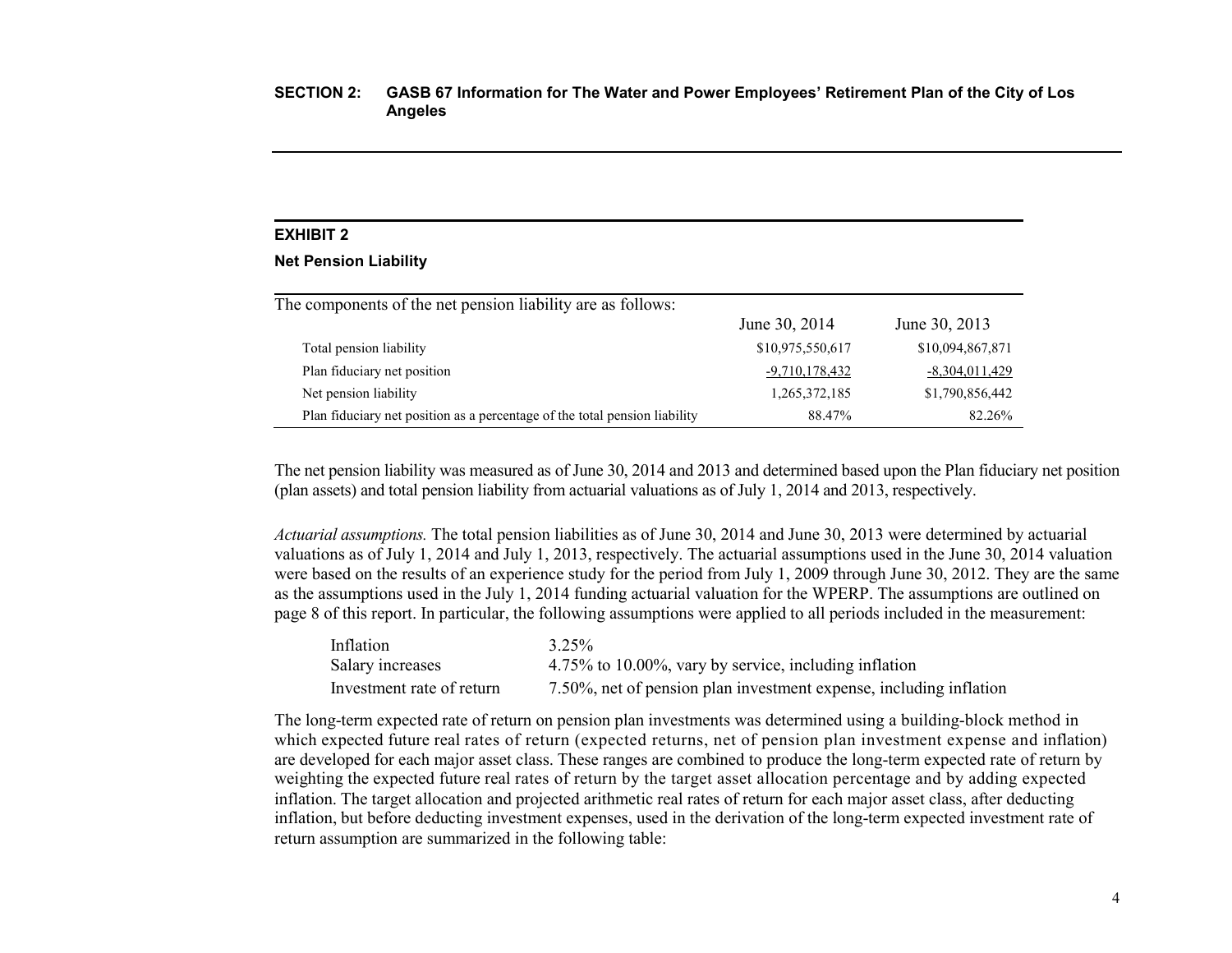| <b>Asset Class</b>             | <b>Target</b><br><b>Allocation</b> | Long-Term<br><b>Expected Real</b><br><b>Rate of Return</b> |
|--------------------------------|------------------------------------|------------------------------------------------------------|
| Domestic. Equity               | 33%                                | 6.13%                                                      |
| Developed International Equity | 21%                                | $7.00\%$                                                   |
| Fixed Income                   | 24%                                | $0.77\%$                                                   |
| Real Estate                    | $5\%$                              | 4.90%                                                      |
| Real Return                    | 6%                                 | 2.85%                                                      |
| Private Equity                 | $5\%$                              | $9.00\%$                                                   |
| Covered Calls                  | $5\%$                              | 4.88%                                                      |
| Cash and Cash Equivalents      | $1\%$                              | $0.00\%$                                                   |
| <b>Total</b>                   | 100.00%                            |                                                            |

*Discount rate:* The discount rates used to measure the total pension liability were 7.50% and 7.75% as of June 30, 2014 and June 30, 2013, respectively. The projection of cash flows used to determine the discount rate assumed plan member contributions will be made at the current contribution rate and that employer contributions will be made at rates equal to the actuarially determined contribution rates. For this purpose, only employer contributions that are intended to fund benefits for current plan members and their beneficiaries are included. Projected employer contributions that are intended to fund the service costs for future plan members and their beneficiaries, as well as projected contributions from future plan members, are not included. Based on those assumptions, the pension plan's fiduciary net position was projected to be available to make all projected future benefit payments for current plan members. Therefore, the long-term expected rate of return on pension plan investments was applied to all periods of projected benefit payments to determine the total pension liability as of both June 30, 2014 and June 30, 2013.

*Sensitivity of the net pension liability to changes in the discount rate.* The following presents the net pension liability of the WPERP as of June 30, 2014, calculated using the discount rate of 7.50%, as well as what the WPERP net pension liability would be if it were calculated using a discount rate that is 1-percentage-point lower (6.50%) or 1-percentage-point higher (8.50%) than the current rate:

|                                              | Current                   |                                    |                           |
|----------------------------------------------|---------------------------|------------------------------------|---------------------------|
|                                              | 1% Decrease<br>$(6.50\%)$ | <b>Discount Rate</b><br>$(7.50\%)$ | 1% Increase<br>$(8.50\%)$ |
| Net pension liability as of<br>June 30, 2014 | \$2,676,361,870           | \$1,265,372,185                    | \$80,488,925              |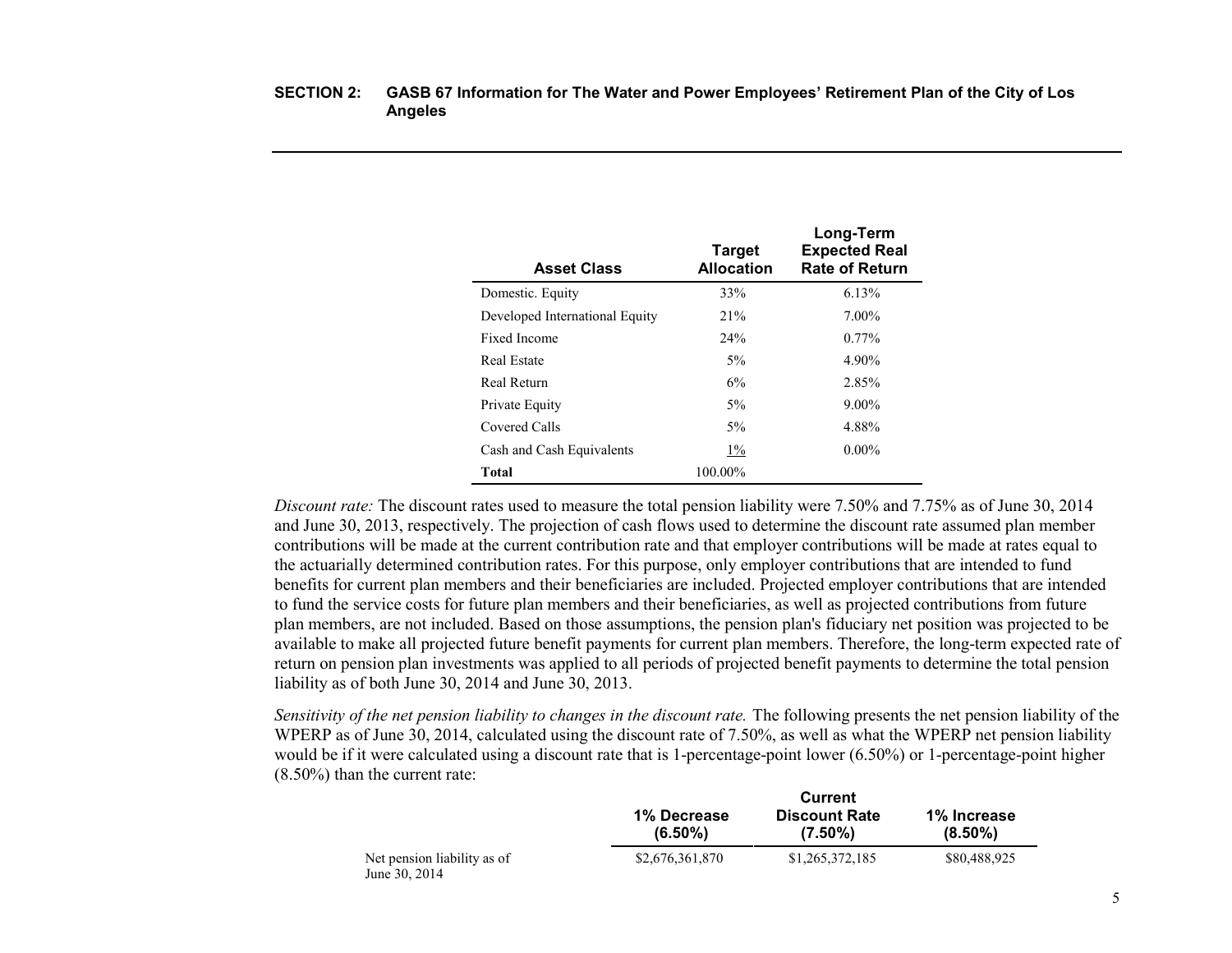# **EXHIBIT 3**

**Schedule of Changes in Net Pension Liability – Last Two Fiscal Years**

|                                                                            | 2014             | 2013             |  |
|----------------------------------------------------------------------------|------------------|------------------|--|
| <b>Total pension liability</b>                                             |                  |                  |  |
| Service cost                                                               | \$193,661,118    | \$189,950,104    |  |
| Interest                                                                   | 779,396,615      | 748,904,919      |  |
| Change of benefit terms                                                    | $\left($         | $\Omega$         |  |
| Differences between expected and actual experience                         | $-154,221,968$   | $-98,062,638$    |  |
| Changes of assumptions                                                     | 525,443,921      | $\theta$         |  |
| Benefit payments, including refunds of member contributions                | $-463,596,940$   | -438,527,366     |  |
| Net change in total pension liability                                      | \$880,682,746    | \$402,265,019    |  |
| Total pension liability - beginning                                        | 10,094,867,871   | 9,692,602,852    |  |
| Total pension liability – ending $(a)$                                     | \$10,975,550,617 | \$10,094,867,871 |  |
| Plan fiduciary net position                                                |                  |                  |  |
| Contributions – employer (including those for administrative expenses)     | \$389,138,324    | \$372,819,194    |  |
| Contributions – employee                                                   | 72,299,526       | 69,633,449       |  |
| Net investment income                                                      | 1,412,547,327    | 919,679,147      |  |
| Benefit payments, including refunds of member contributions                | $-463,596,940$   | -438,527,366     |  |
| Administrative expense                                                     | $-4,221,234$     | $-3,736,871$     |  |
| Other                                                                      | $\overline{0}$   | $\overline{0}$   |  |
| Net change in plan fiduciary net position                                  | \$1,406,167,003  | \$919,867,553    |  |
| Plan fiduciary net position – beginning                                    | 8,304,011,429    | 7,384,143,876    |  |
| Plan fiduciary net position – ending (b)                                   | \$9,710,178,432  | \$8,304,011,429  |  |
| Net pension liability – ending $(a) - (b)$                                 | \$1,265,372,185  | \$1,790,856,442  |  |
| Plan fiduciary net position as a percentage of the total pension liability | 88.47%           | 82.26%           |  |
| Covered employee payroll                                                   | \$819,923,866    | \$817,421,028    |  |
| Plan net pension liability as percentage of covered employee payroll       | 154.33%          | 219.09%          |  |

**Notes to Schedule:**

*Benefit changes:* All members hired on or after January 1, 2014 enter Tier 2.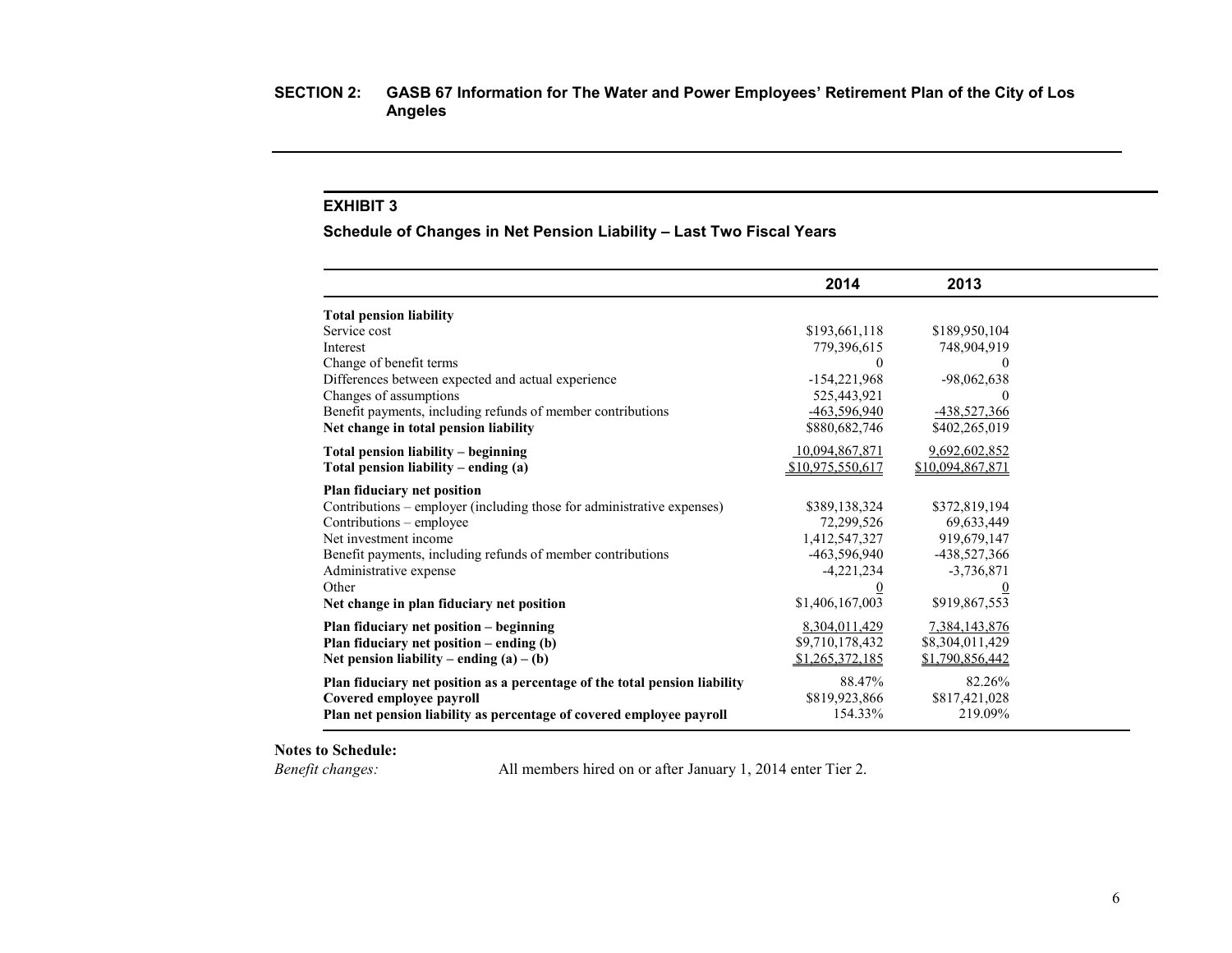# **EXHIBIT 4**

**Schedule of Contributions – Last Ten Fiscal Years**

| <b>Year Ended</b><br>June 30 | <b>Actuarially</b><br><b>Determined</b><br><b>Contributions</b> | <b>Contributions in</b><br><b>Relation to the</b><br><b>Actuarially</b><br><b>Determined</b><br>Contributions* | <b>Contribution</b><br><b>Deficiency (Excess)</b> | <b>Covered-Employee</b><br><b>Payroll</b> | <b>Contributions as</b><br>a Percentage of<br><b>Covered Employee</b><br><b>Payroll</b> |
|------------------------------|-----------------------------------------------------------------|----------------------------------------------------------------------------------------------------------------|---------------------------------------------------|-------------------------------------------|-----------------------------------------------------------------------------------------|
| 2005                         | \$80,784,677                                                    | \$75,490,143                                                                                                   | \$5,294,534                                       | \$554,839,816                             | 13.61%                                                                                  |
| 2006                         | 110,268,590                                                     | 101,556,257                                                                                                    | 8,712,333                                         | 574,315,572                               | 17.68%                                                                                  |
| 2007                         | 134,504,482                                                     | 129, 154, 539                                                                                                  | 5,349,943                                         | 604,514,525                               | 21.37%                                                                                  |
| 2008                         | 134,651,427                                                     | 141,862,126                                                                                                    | $-7,210,699$                                      | 623, 674, 973                             | 22.75%                                                                                  |
| 2009                         | 141,291,588                                                     | 145,941,275                                                                                                    | $-4,649,687$                                      | 696,704,083                               | 20.95%                                                                                  |
| 2010                         | 200,578,728                                                     | 201,034,807                                                                                                    | $-456,079$                                        | 767,912,436                               | 26.18%                                                                                  |
| 2011                         | 304,431,910                                                     | 286,699,384                                                                                                    | 17,732,526                                        | 791,760,493                               | 36.21%                                                                                  |
| 2012                         | 336,874,865                                                     | 321,688,919                                                                                                    | 15,185,946                                        | 805,607,436                               | 39.93%                                                                                  |
| 2013                         | 376,667,610                                                     | 368,426,348                                                                                                    | 8,241,262                                         | 817,421,028                               | 45.07%                                                                                  |
| 2014                         | 387,823,989                                                     | 384,265,892                                                                                                    | 3,558,097                                         | 819,923,866                               | 46.87%                                                                                  |

*\* Excludes employer contributions towards administrative expenses.*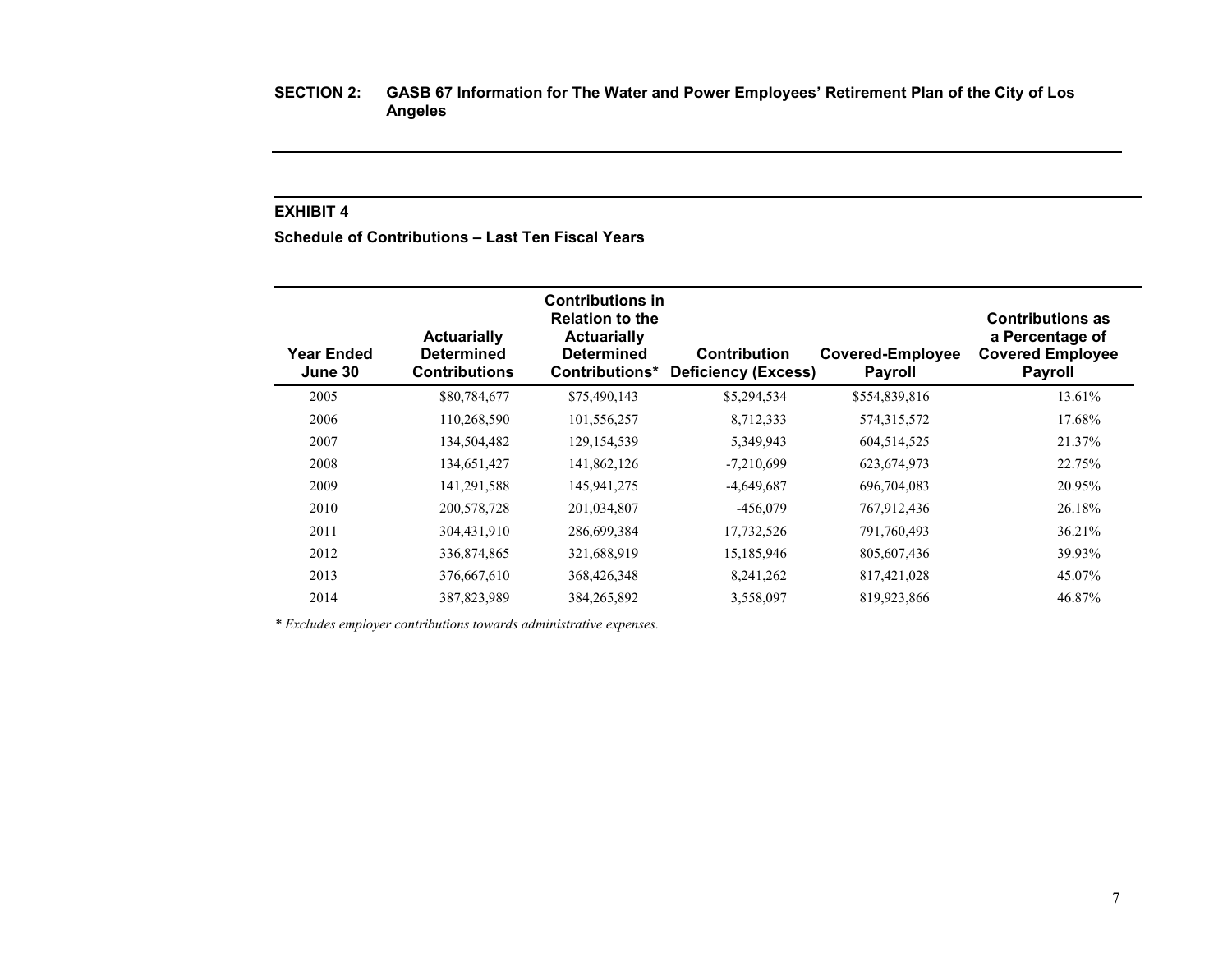| <b>Notes to Exhibit 4</b>                                                                                                                                      |                                                                                                                                                                                                                                                                     |                                                                                                                                                                                                                                                                                  |
|----------------------------------------------------------------------------------------------------------------------------------------------------------------|---------------------------------------------------------------------------------------------------------------------------------------------------------------------------------------------------------------------------------------------------------------------|----------------------------------------------------------------------------------------------------------------------------------------------------------------------------------------------------------------------------------------------------------------------------------|
| Methods and assumptions used to establish<br>"actuarially determined contribution" rates:                                                                      |                                                                                                                                                                                                                                                                     |                                                                                                                                                                                                                                                                                  |
| <b>Valuation date</b>                                                                                                                                          | end of the fiscal year in which contributions are reported                                                                                                                                                                                                          | Actuarially determined contribution rates are calculated as of June 30, one year prior to the                                                                                                                                                                                    |
| Actuarial cost method                                                                                                                                          | Entry Age Actuarial Cost Method                                                                                                                                                                                                                                     |                                                                                                                                                                                                                                                                                  |
| <b>Amortization method</b>                                                                                                                                     | Level dollar amortization                                                                                                                                                                                                                                           |                                                                                                                                                                                                                                                                                  |
| <b>Remaining amortization period</b>                                                                                                                           | are amortized over separate 15-year periods effective with that valuation.                                                                                                                                                                                          | The July 1, 2004 Unfunded Actuarial Accrued Liability is amortized over a 15-year period<br>commencing July 1, 2004. Any subsequent changes in Unfunded Actuarial Accrued Liability                                                                                              |
| <b>Asset valuation method</b>                                                                                                                                  | The market value of assets less unrecognized returns in each of the last five years.<br>amount classified as a non-valuation reserve.                                                                                                                               | Unrecognized return is equal to the difference between the actual market returns and the<br>expected returns on a market value basis, and is recognized over a five-year period. As<br>directed by the Retirement Office, the actuarial valuation of assets may be reduced by an |
| <b>Other information:</b>                                                                                                                                      | All members hired on or after January 1, 2014 enter Tier 2.                                                                                                                                                                                                         |                                                                                                                                                                                                                                                                                  |
|                                                                                                                                                                | June 30, 2013                                                                                                                                                                                                                                                       | June 30, 2014                                                                                                                                                                                                                                                                    |
| <b>Actuarial assumptions:</b>                                                                                                                                  |                                                                                                                                                                                                                                                                     |                                                                                                                                                                                                                                                                                  |
| Investment rate of return<br>Inflation rate<br>Real across-the-board salary increase<br>Projected salary increases*<br>Cost of living adjustments<br>Mortality | 7.75%<br>3.50%<br>0.75%<br>5.35% to 10.50%<br>3.00% (actual increases are contingent upon<br>CPI increases with a $3.00\%$ maximum for<br>Tier $1, 2.00\%$ maximum for Tier 2)<br>Healthy: RP-2000 Combined Healthy<br>Mortality Table set back two years for males | 7.50%<br>3.25%<br>0.75%<br>4.75% to 10.00%<br>3.00% (actual increases are contingent upon<br>CPI increases with a $3.00\%$ maximum for<br>Tier $1, 2.00\%$ maximum for Tier 2)<br>Healthy: RP-2000 Combined Healthy<br>Mortality Table with ages set back one year               |
| Other assumptions                                                                                                                                              | and one year for females<br>Same as those used in the July 1, 2013<br>funding actuarial valuation                                                                                                                                                                   | projected to 2030 with Scale AA<br>Same as those used in the July 1, 2014<br>funding actuarial valuation                                                                                                                                                                         |

*\* Includes inflation at 3.25% as of June 30, 2014 and 3.50% as of June 30, 2013 plus real across-the-board salary increase of 0.75% plus merit and promotional increases.*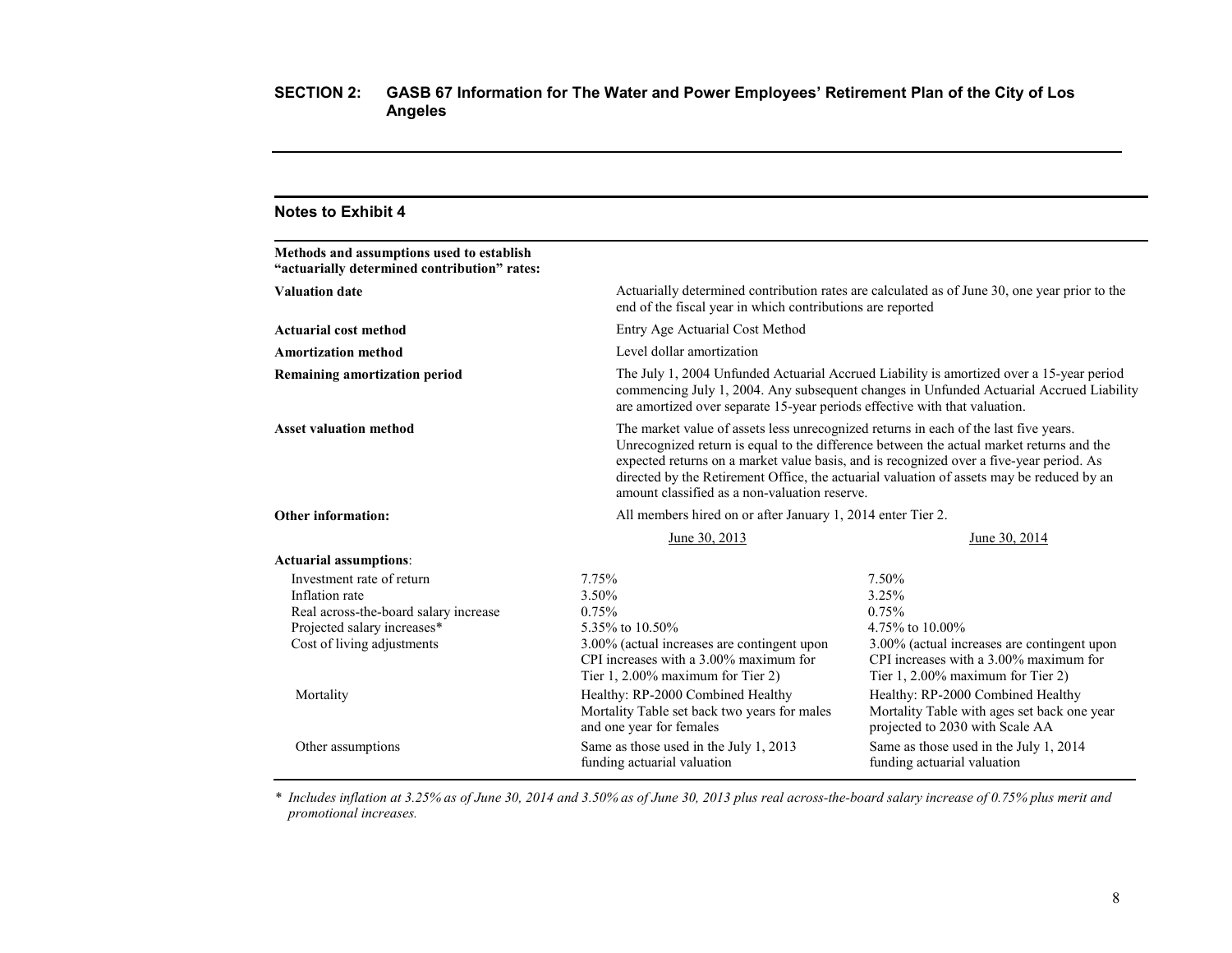# **EXHIBIT 5**

**Projection of Pension Plan's Fiduciary Net Position for Use in Calculation of Discount Rate as of June 30, 2014 (\$ in millions)**

| Year<br><b>Beginning</b><br>July 1, | <b>Projected Beginning</b><br><b>Plan Fiduciary</b><br><b>Net Position</b><br>(a) | Projected<br>Total<br><b>Contributions</b><br>(b) | Projected<br><b>Benefit</b><br><b>Payments</b><br>(c) | Projected<br>Investment<br><b>Earnings</b><br>(d) | <b>Projected Ending</b><br><b>Plan Fiduciary</b><br><b>Net Position</b><br>(e) = (a) + (b) - (c) + (d) |
|-------------------------------------|-----------------------------------------------------------------------------------|---------------------------------------------------|-------------------------------------------------------|---------------------------------------------------|--------------------------------------------------------------------------------------------------------|
| 2014                                | \$9,710                                                                           | \$502                                             | \$505                                                 | \$728                                             | \$10,436                                                                                               |
| 2015                                | 10,436                                                                            | 467                                               | 535                                                   | 780                                               | 11,149                                                                                                 |
| 2016                                | 11,149                                                                            | 449                                               | 570                                                   | 832                                               | 11.860                                                                                                 |
| 2017                                | 11,860                                                                            | 419                                               | 609                                                   | 882                                               | 12,552                                                                                                 |
| 2018                                | 12,552                                                                            | 396                                               | 651                                                   | 932                                               | 13,229                                                                                                 |
| 2019                                | 13,229                                                                            | 373                                               | 696                                                   | 980                                               | 13,885                                                                                                 |
| 2020                                | 13,885                                                                            | 337                                               | 744                                                   | 1,026                                             | 14,504                                                                                                 |
| 2021                                | 14,504                                                                            | 311                                               | 793                                                   | 1,070                                             | 15,092                                                                                                 |
| 2022                                | 15,092                                                                            | 302                                               | 843                                                   | 1,112                                             | 15,663                                                                                                 |
| 2023                                | 15,663                                                                            | 319                                               | 891                                                   | 1,153                                             | 16,244                                                                                                 |
| 2039                                | 18,564                                                                            | 55                                                | 1,566                                                 | 1,336                                             | 18,388                                                                                                 |
| 2040                                | 18,388                                                                            | 47                                                | 1,589                                                 | 1,321                                             | 18,167                                                                                                 |
| 2041                                | 18,167                                                                            | 41                                                | 1,606                                                 | 1,304                                             | 17,905                                                                                                 |
| 2042                                | 17,905                                                                            | 35                                                | 1,617                                                 | 1,284                                             | 17,607                                                                                                 |
| 2043                                | 17,607                                                                            | 29                                                | 1,622                                                 | 1,261                                             | 17,274                                                                                                 |
| 2088                                | 31,258                                                                            | 0                                                 | 24                                                    | 2,343                                             | 33,577                                                                                                 |
| 2089                                | 33,577                                                                            | 0                                                 | 19                                                    | 2,518                                             | 36,076                                                                                                 |
| 2090                                | 36,076                                                                            | 0                                                 | 14                                                    | 2,705                                             | 38,767                                                                                                 |
| 2091                                | 38,767                                                                            | 0                                                 | 11                                                    | 2,907                                             | 41,664                                                                                                 |
| 2092                                | 41,664                                                                            | 0                                                 | 8                                                     | 3,124                                             | 44,780                                                                                                 |
| 2116                                | 236,219                                                                           | $\mathbf 0$                                       | $0 *$                                                 | 17,716                                            | 253,935                                                                                                |
| 2117                                | 253,935<br>148 **<br>2117 Discounted Value:                                       |                                                   |                                                       |                                                   |                                                                                                        |

\* Less than \$1 M, when rounded.

\*\* \$253,935 million when discounted with interest at the rate of 7.50% per annum has a value of \$148 M as of June 30, 2014.